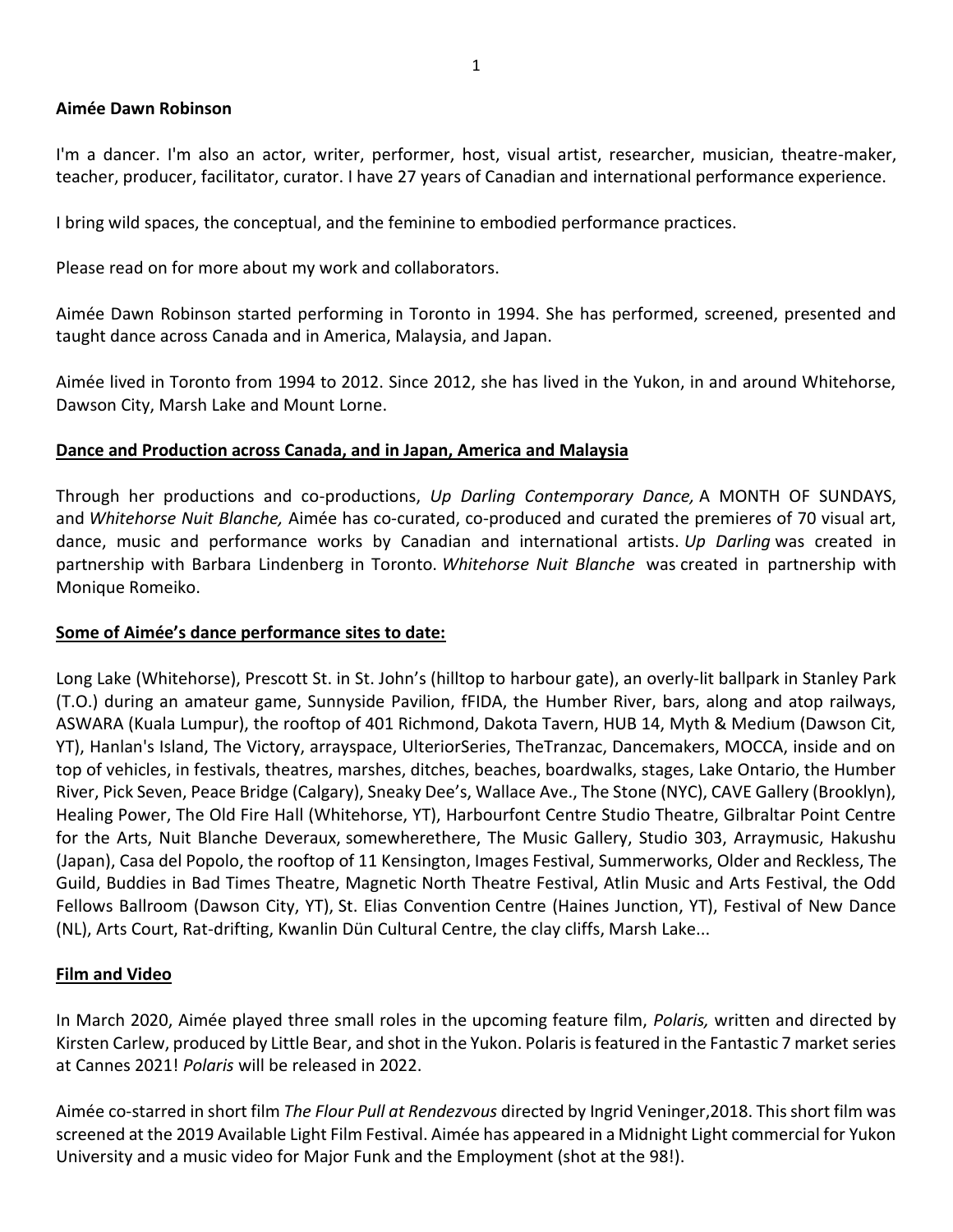Film and video makers Renée Lear, Tamara Tomic-Vajaric, Motria Sabat, Chris Boni, and Stan Kzyzanowski have collaborated with Aimée and have documented her dance and performances works in video, 16 mm, and timelapse video.

Aimée continually uses the camera in her own work.

# **Visual Art**

Aimée makes visual art. In the early 90's, she studied studio practices and art history at the esteemed, unusual visual art program, Bealart (London, Ontario). Principles gathered from her Bealart teachers still resonate in Aimée's work today.

After Bealart, Aimée studied visual art and art history at UWO, before studying dance at York. Her visual artwork is in private collections in Newfoundland, Ontario, and British Columbia, and has been shown at aleph null (Toronto), Arts Underground (Whitehorse), TOAE (Toronto), Up Darling Comtemporary Dance (Toronto), Bealart, (London, ON), and Atlin Music and Arts Festival (BC).

All of Aimée's dance works are also visual art works.

## **Some Theatre, Music, and more Dance**

With Small Wooden Shoe (Artistic Director, Jacob Zimmer) Aimée *It's a Matter of Scale* and *Dedicated to the Revolutions* (2008 - 2010). Aimée performed in Zimmer's sci-fiction musical *When We Dance, We Dance Together,* inspired by Rock Plaza Central's record "Are We Not Horses". Rock Plaza Central played the show live with the cast in the 2018 Atlin Music and Arts Festival.

Aimée has performed in dance works created and directed by Seika Boye, Tamara Ortas, Monique Romeiko, Viv Moore, Motaz Kabbani, Yukio Waguri, Ame Henderson, and Terrill Maguire.

In 2010, Aimée completed a residency with Dancemakers, at the time: Steeve Paquet, Robert Abubo, Kate Hilliard, Kate Holden with Guest Artist Allison Peacock. The resultant dance piece was called *Welcoming the Flowers: The Voice of Soil is Vegetable,* based on the poem of the same name by John Giorno. The title also references lyrics of Jason Benoit.

Between 2012 and 2017, Aimée often worked with Gwaandak Theatre (Whitehorse) as a co-creator, performer, producer, stage manager, dance teacher, fundraiser, writer, singer, dancer. With many other Yukon and Canadian artists, Aimée co-created Gwaandak's play "Map of the Land, Map of the Stars".

Aimée has collaborated and performed dance and music with musicians including Allison Cameron, Rock Plaza Central, K Scott Maynard, Nick Fraser, Deep Dark United, Jennifer Castle,The Draperies, Eric Chenaux, The Reveries, The Guyaveras, Doug Tielli, Kurt Newman, Alex Lukashevsky, Martin Arnold, Ryan Driver, Stephen Parkinson, Josh Thorpe, Colin Clark, Jason Benoit, Dan Friedman, Juliet Palmer.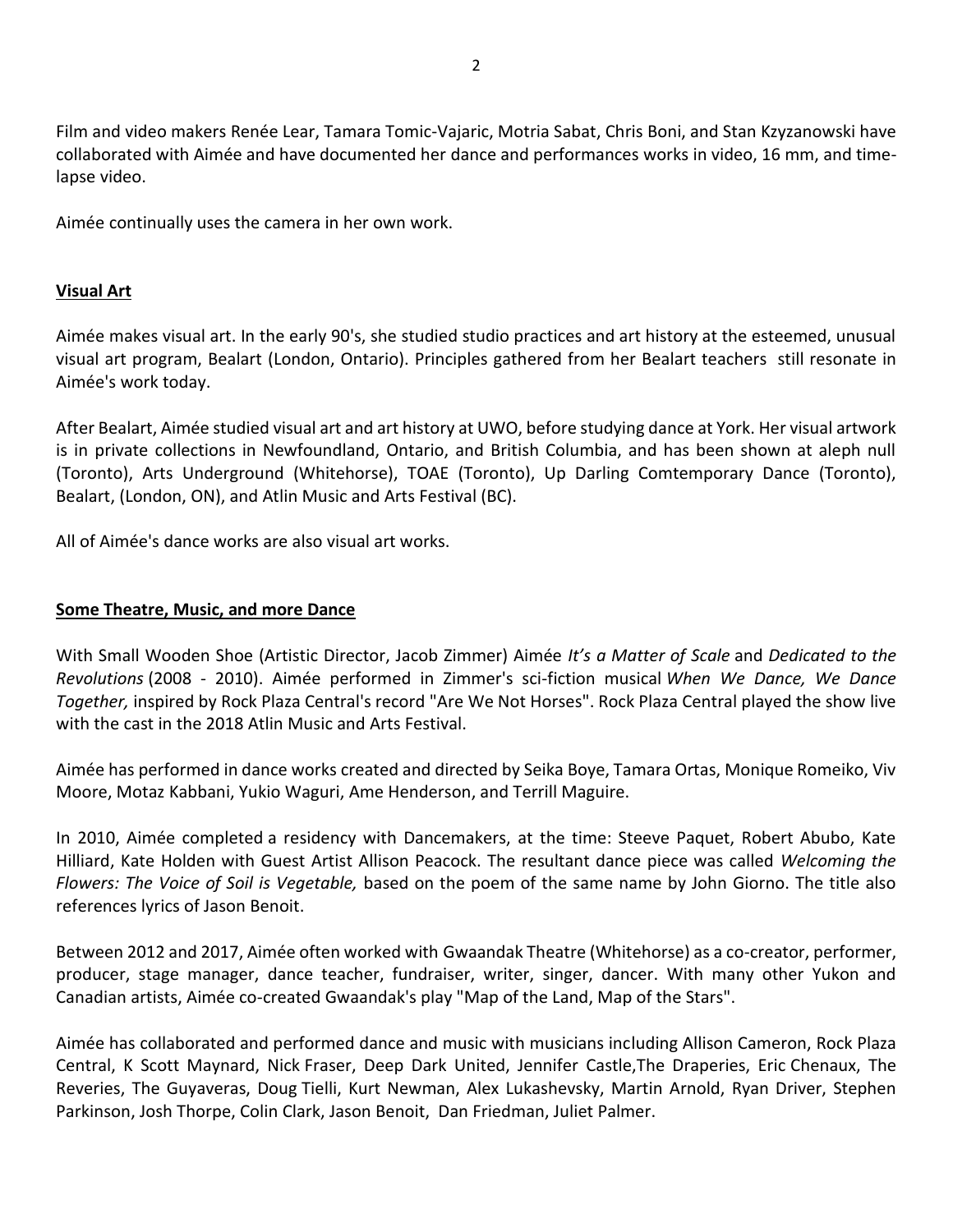# **More Music**

Aimée makes live and recorded music. For many years in Toronto (usually on Sundays), The Thorpe (Colin Clark, Aimée Dawn Robinson, Josh Thorpe) produced experimental music from conceptual, multi-tracked processes, and live performance. They performed in Toronto and at The Stone (NYC).

Aimée was integral to Rat-drifting Records (co-founded by Martin Arnold and Eric Chenaux). Her writing, editing, social and performance events were part of the formation and continuance of the record label and it's activities.

Aimée sang and played in Dog Rose (wild bluegrass and country with Janet Macpherson, Marcus Quin, Jason Benoit, Doug Tielli, Eric Chenaux) and has composed music for dances by Seika Boye, Barbara Lindenberg, and herself.

She's performed music compositions by Stephen Parkinson, Josh Thorpe, Colin Clark, and contributed to lyrics The silt and Doug Tielli. Aimée played whammied echo-harp for Eric Chenaux's record, Sloppy Ground, playing live with Chenaux and drummer Nick Fraser around Ontario and Québec.

# **Academics, Writing, Publications**

Aimée holds her Master's of Arts from York University, Department of Dance (Thesis: "Forgetting Memory: The butoh of Tatsumi Hijikata and Kazuo Ohno", 2005). She holds a BFA Honours from York University, Department of Dance. She also studied at visual art and art history at University of Western Ontario, and the unusual Bealart (London, ON) in the early 90's.

Aimée has published in *Canadian Art Magazine*, *North of Ordinary, The Canadian Theatre Review*, *The Electric Company Magazine, What's Up Yukon,* and *The Dance Current.* 

Aimée was an editorial team member for *The Dance Current* in the magazine's early years. She wrote dozens articles for *What's Up Yukon* between 2012 and 2014, on everything from ham radio to how to play roller derby, to features on art, dance, and theatre. Aimée continues to edit and copyedit all manner of writing for others.

## **Studies in Japan, Body Weather Farm, and with Yukio Waguri**

For parts of 2008 and 2009, Aimée studied dance and traditional Japanese farming methods with dancer/farmer Min Tanaka and his collaborators on Body Weather Farm in Hakushu, also in the mountains at Tokason, and the many, many fields and paddies.

Aimée is not a butoh dancer and doesn't teach butoh. Aimée researched butoh practically and theoretically for a decade in New York City, Brooklyn, Hakushu, Tokason, Toronto, Tokyo, and Yokohama. Aimée participated in workshops with Yukio Waguri, Joan Laage, SU-EN, and Yoshito Ohno.

Aimée trained with Yukio Waguri over the course of four years in New York City, Toronto, Tokyo, and on the trains and staircases to Yokohama and back. Aimée performed in Yukio Waguri's evening-length ensemble piece, *Labyrinth of the Body* (CAVE Gallery, Brooklyn, 2011). Since Waguri's sudden death in 2017, these experiences have become even more valuable memories.